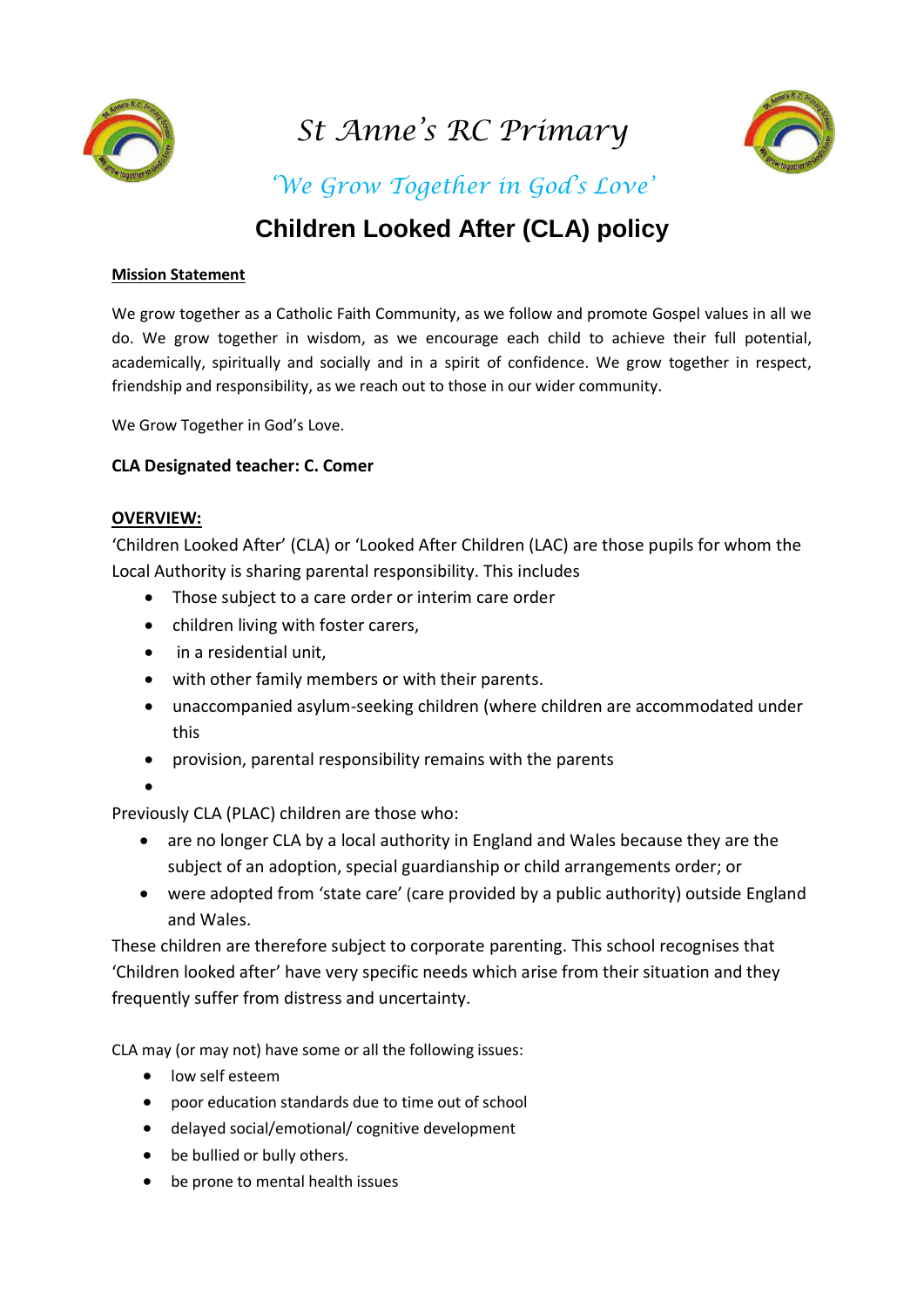- be isolated with few friends
- have behaviour issues.
- poor attachments to others.
- have a need to be very private.

This makes them an extremely vulnerable group in terms of education and future life-chances. The governing body and staff of St Anne's, are committed to ensuring that these children are supported as fully as possible and will ensure that the following are in place, and are working effectively:

- a Designated Teacher for Children Looked After (C.Comer)
- Personal Education Plans for all Children Looked After
- all staff have a clear understanding of confidentiality and issues that affect Children Looked After
- effective strategies that supports the education of this vulnerable group.

#### **The Designated Teacher:**

Under the Children and Young Persons Act 2008, all maintained schools are required to have a Designated Teacher for looked after children. The work of the Designated Teacher is set out in the DFE publication 'The designated teacher for looked after and previously looked-after children. Statutory guidance on their roles and responsibilities' February 2018.

[https://assets.publishing.service.gov.uk/government/uploads/system/uploads/attachment\\_data/file](https://assets.publishing.service.gov.uk/government/uploads/system/uploads/attachment_data/file/683561/The_designated_teacher_for_looked-after_and_previously_looked-after_children.pdf) /683561/The designated teacher for looked-after and previously looked-after children.pdf

This designated teacher will:

- ensure a welcome and smooth induction for the child and their carer;
- ensure that a Personal Education Plan is completed in consultation with the child, the social worker, the foster carer and any other relevant people:
- track academic progress and target support appropriately;
- use the Personal Education Plan to plan for any transition;
- ensure that each CLA/PLAC has an identified member of staff that they can talk to
- ensure that CLA/PLAC are not subjected to any possible bullying or unacceptable treatment because of their circumstances

2. All CLA will have a Personal Education Plan (PEP) draw up between the school, the child, and the child's social worker, which will identify the child's individual needs and the support they require.

3. All in school will ensure that high expectations are set for each CLA/PLAC and all will ensure that each CLA/PLAC has equal access to the same rich, balanced and broadly based education that every child in this school receives.

4. Any specific difficulties in transport and attendance, doing homework, getting parental consent for activities, obtaining funding for extra activities, obtaining correct uniform and equipment, as well as stigma about their circumstances will be recognised early and dealt with sensitively, discreetly, efficiently and effectively.

5. Monitoring the attendance of CLA/PLAC will be a priority and swift, appropriate action will be taken where there are concerns.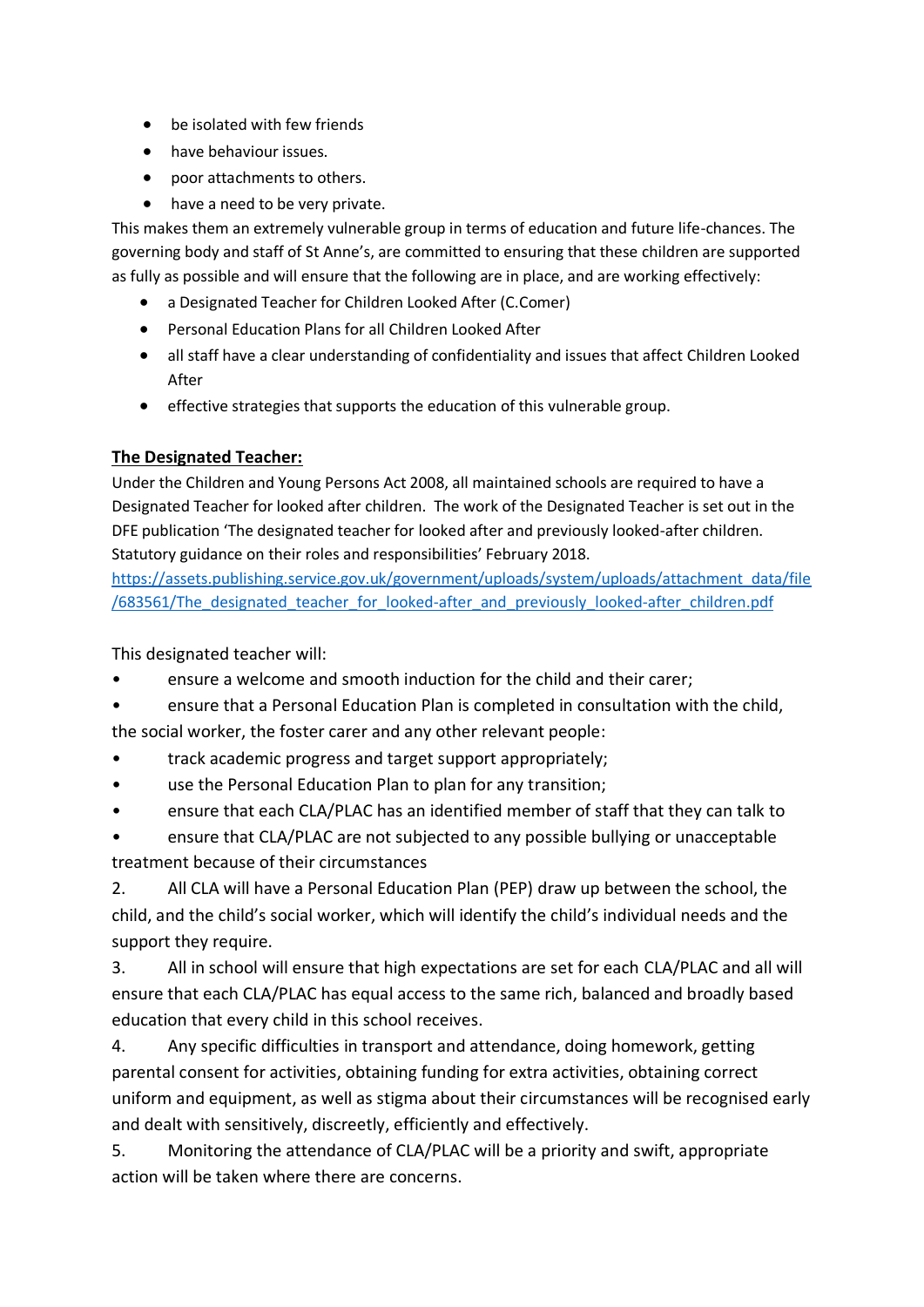6. The school will establish good communication between all those involved in the child's life.

7. The school will maintain and respect the child's confidentiality wherever possible by ensuring staff awareness of, and sensitivity to, the circumstances of each child.

8. Each year the governing body will be given a report setting out: the number of looked-after pupils on the school's roll (if any); their attendance, as a discreet group, compared to other pupils; their progress and achievement, as a discreet group, compared to other pupils; the number of fixed term and permanent exclusions (if any); the destinations of pupils who leave the school. This will be done in a manner which preserves the anonymity and respect the confidentiality individual pupils.

## **Roles and responsibilities of all Staff**

All staff in this school will:

1. have high expectations of CLA and PLAC's learning and set targets to accelerate educational progress;

2. be aware of the emotional, psychological and social effects of loss and separation (attachment awareness) from birth families and that some children may find it difficult to build relationships of trust with adults because of their experiences, and how this might affect the child's behaviour;

3. understand how important it is to see CLA and PLAC as individuals rather than as a homogeneous group, not publicly treat them differently from their peers, and show sensitivity about who else knows about their looked-after or previously looked-after status; 4. appreciate the central importance of the PEP in helping to create a shared understanding between teachers, carers, social workers and, most importantly, the child's own understanding of how they are being supported;

5. have the level of understanding they need of the role of social workers, Virtual School Heads and carers, and how the function of the PEP fits into the wider care planning duties of the authority which looks after the child;

6. for PLAC, understand the importance of involving the child's parents or guardians in decisions affecting their child's education, and be a contact for parents or guardians who want advice or have concerns about their child's progress at school.

# **Role and responsibility of the Governing Body**

The governing body of this school will:

1. ensure all governors are fully aware of the legal requirements and guidance for CLA and PLAC;

2. ensure that there is a named designated teacher for CLA and PLAC;

3. ensure that the school has a policy outlining how they plan to spend the Pupil Premium Plus Grant for CLA and PLAC, including plans for any pooling of the funding;

4. through the designated teacher, hold the school to account on how it supports its CLA and PLAC (including how the Pupil Premium Plus is used) and their level of progress;